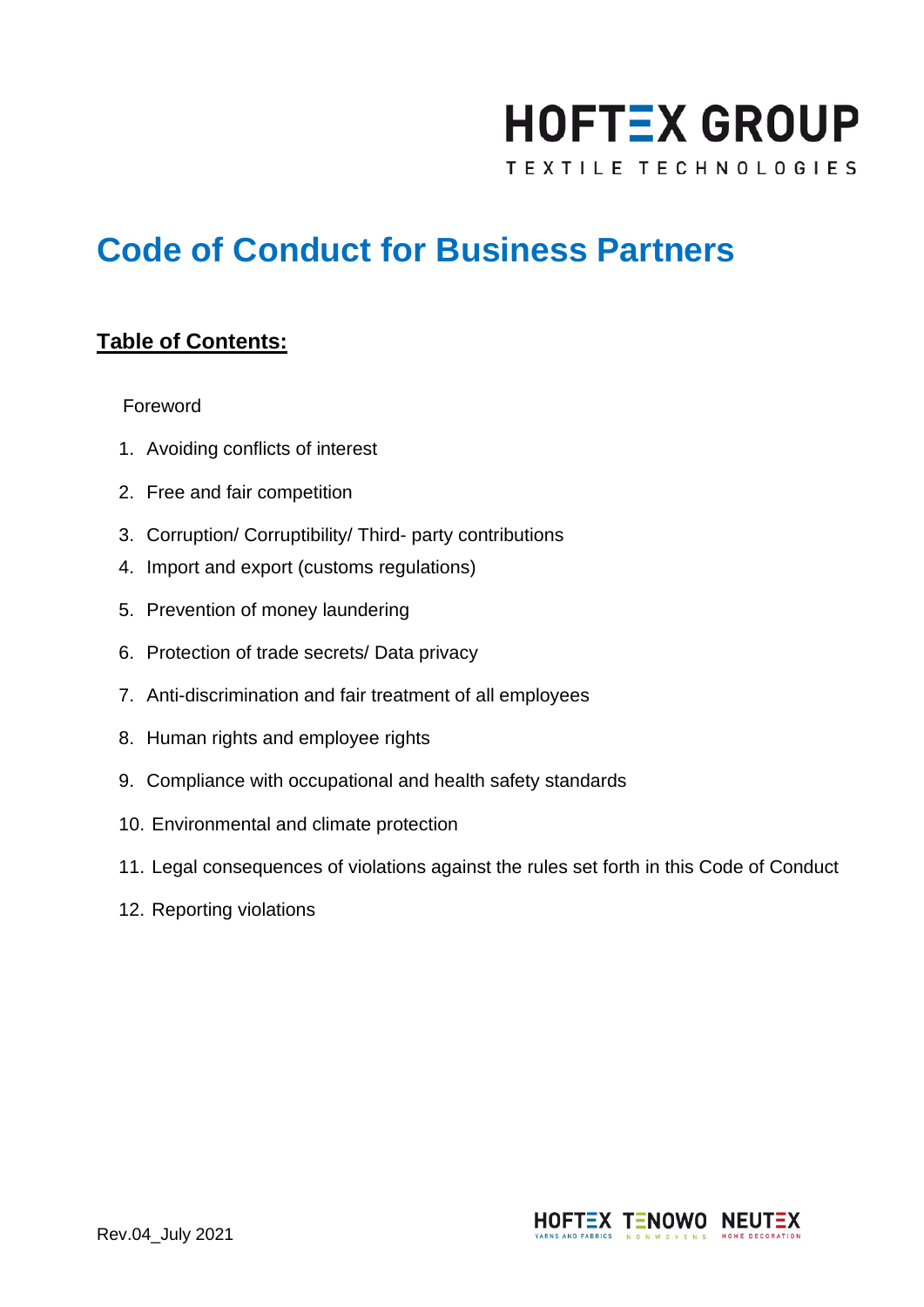## **Foreword**

We, Hoftex Group AG and our subsidiaries (in the following referred to as HTG), are an internationally operating group of companies in the textile industry. As such, we have a corporate responsibility towards our customers, employees, investors, the public and the environment. This responsibility dictates that we comply with established laws, respect basic ethical principles and act sustainably. We have formulated binding guidelines for responsible action in our internal Code of Conduct. The contents of this CoC are an expression of our basic values.

In keeping with our corporate strategy, we also expect our Business Partners (e.g. all contract partners that supply HTG with goods, materials, or services, such as consultants, agents, sales representatives, etc.) and their employees to act responsibly. We, along with our Business Partners, are responsible both for our own actions and our choice of partners.

If third parties (e.g. subcontractors or representatives) in the context of their business relationships with us will be hired, then we expect our Business Partners to also require these third parties to adhere to the basic principles outlined in this Code of Conduct.

In individual cases, we reserve the right to have experts verify Business Partner compliance with the requirements outlined herein a) on site; b) after providing advance notice; c) during normal business hours; d) in the presence of the Business Partner's representatives; e) in accordance with the respectively applicable law; and f) in particular with consideration to data protection regulations and confidentiality requirements.

You will also find this Code of Conduct for Business Partners on our website.

The Management Board

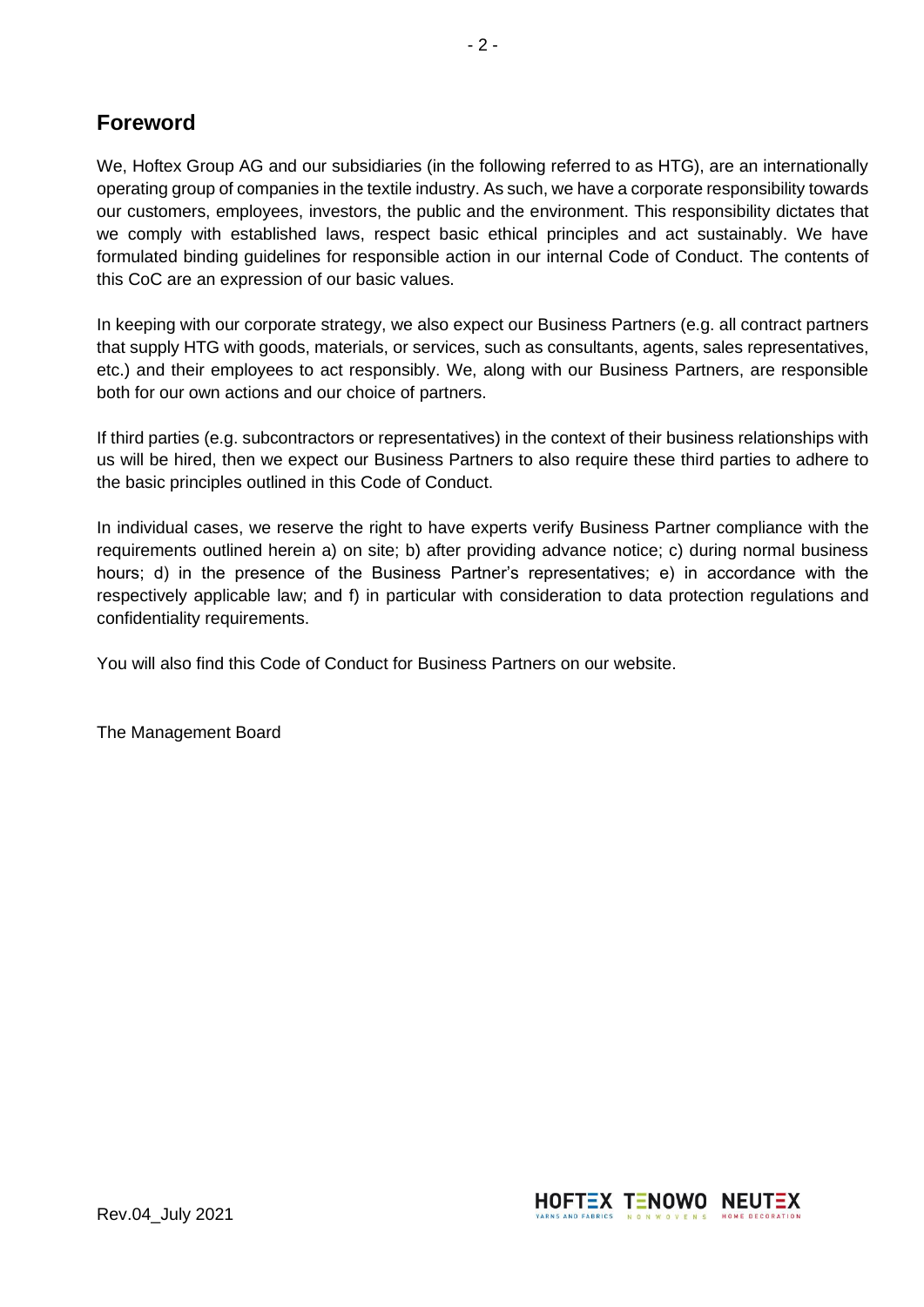#### **1. Avoiding conflicts of interest**

Business Partners must make decisions solely based on factual criteria without being influenced by financial or personal interests or relationships.

#### **2. Free and fair competition**

HTG Business Partners must comply with valid competition and antitrust regulations. In particular, they will not enter into anti-competitive arrangements or agreements with competitors, suppliers, customers or other third parties and will not abuse their market dominance, should it exist. They will respect fair and free competition and ensure that there is no exchange of sensitive information under competition law or any other conduct that unduly restricts competition or could unduly restrict competition.

#### **3. Corruption/ Corruptibility/ Third- party contributions**

We will not tolerate corrupt practices, and we demand that action be taken against such practices. HTG expects its Business Partners to reject and prevent all forms of corruption. Business Partners will ensure that their employees, subcontractors, or agents neither grant, offer nor accept bribes, grafts, unauthorised donations or other inadmissible payments or benefits to customers, government officials or other third parties.

#### **4. Import and export (customs regulations)**

All applicable legal regulations and specifications pertaining to the import and export of goods, services and information must be observed. Lists of sanctions and possible embargoes must also be observed.

#### **5. Prevention of money laundering**

Business Partners will ensure compliance with the respectively valid regulations against money laundering. They will only maintain business relationships with Business Partners whose integrity they are convinced is beyond reproach.

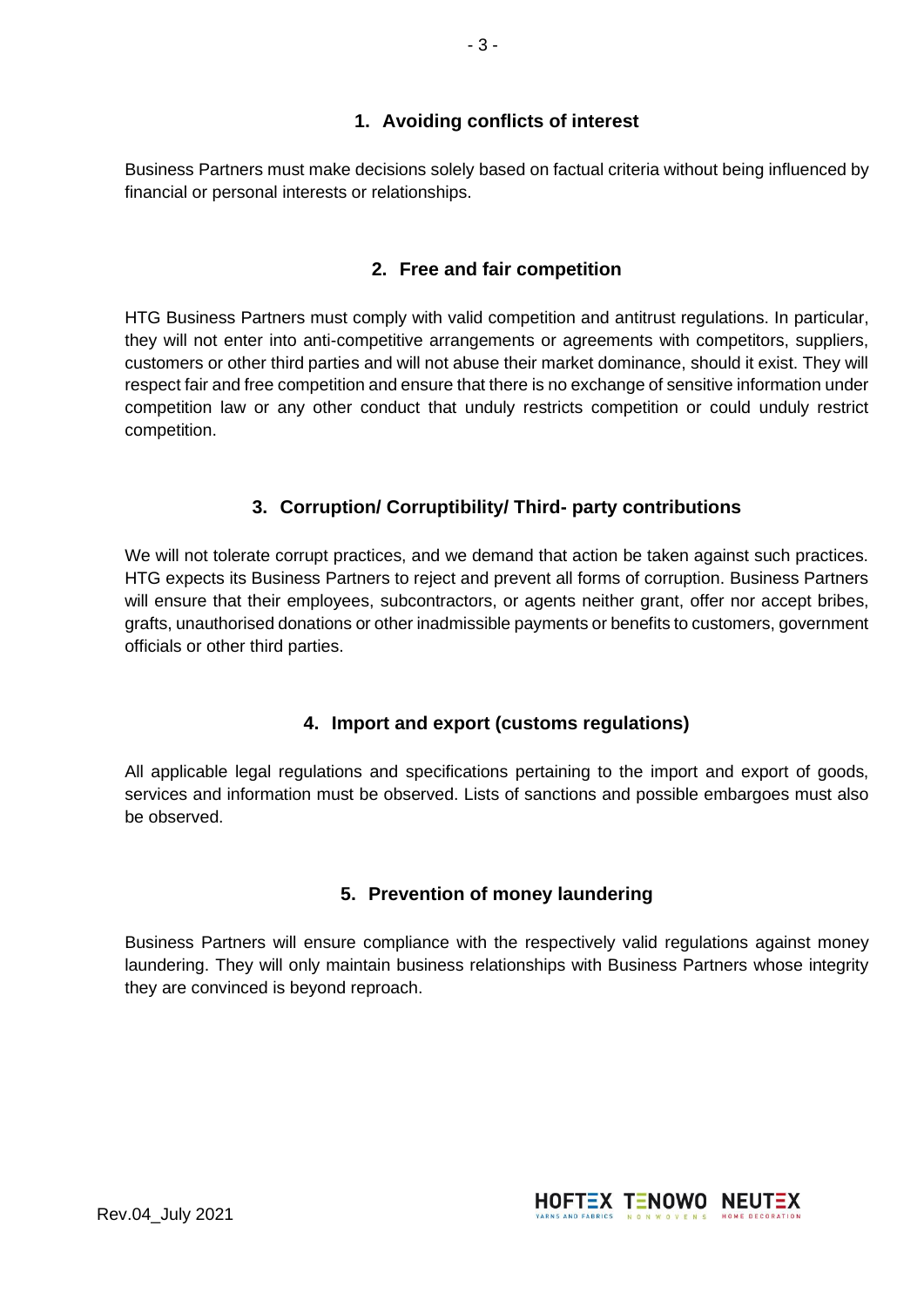#### **6. Protection of trade secrets/ Data privacy**

Business Partners must take appropriate measures to protect trade secrets and ensure that information worthy of protection is properly collected, processed, secured and erased.

Business Partners' employees must be also obliged to protect trade secrets and refrain from disclosing confidential information to third parties or making said information available in any other form without prior authorisation. Legal regulations must be observed.

Compliance with the respectively applicable data protection regulations is mandatory for all processing of personal data belonging to employees, customers and Business Partners.

#### **7. Anti- discrimination and fair treatment of all employees**

Business Partners will refrain from all forms of discrimination, for example on the basis of skin colour, gender, ethnicity, religion, nationality, sexual orientation, age, social origin, mental or physical impairments, membership in a trade union or political beliefs, insofar as these are based on democratic principles and tolerance towards those with different opinions.

Employees must be selected, hired and promoted according to their qualifications and abilities. Business Partners are expected to treat men and women equally.

No form of employee harassment will be tolerated. Business Partners must ensure respectful treatment of all individuals and that employees are not subject to inhumane treatment, whether physical or psychological, corporal punishment or threats.

#### **8. Human rights and employee rights**

Business Partners are obliged to observe and comply with the human rights and conduct themselves accordingly. We expect our Business Partners to reject the deliberate use of any and all forms of forced labour along with any types of modern slavery and human trafficking. All employment relationships are voluntary, and employees may terminate them at their own discretion and within a reasonable period of notice.

Child labour is strictly prohibited. The minimum employment age depends on the respectively valid laws. In the absence of government regulations, Conventions 138 and 182 of the International Labour Organisation (ILO) apply.

Business Partners must comply with statutory regulations on working hours. Business Partners must ensure that employees under the age of 18 do not perform overtime or night work. The respectively applicable laws on working hours must be observed.

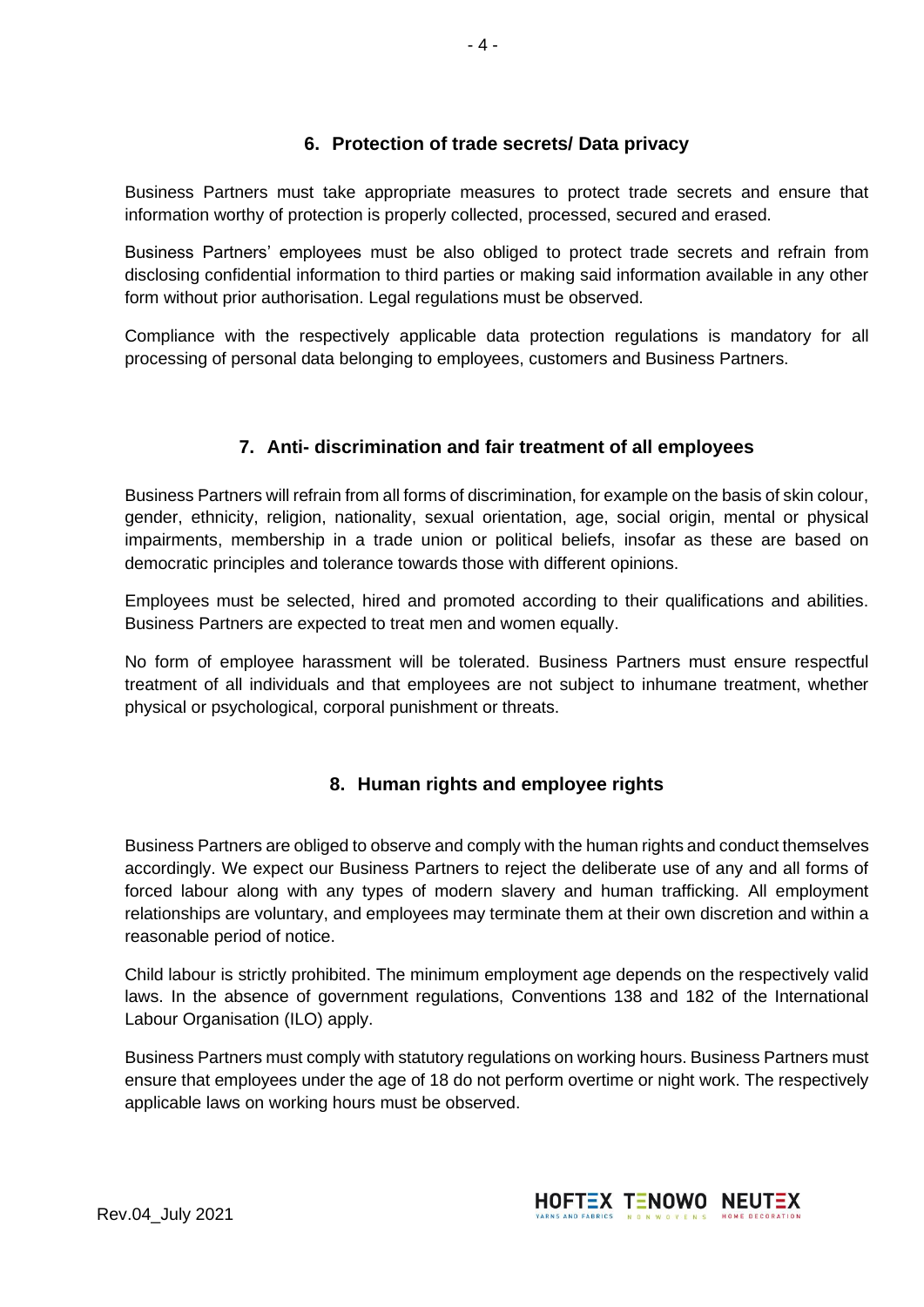Business Partners agree to adhere to legal or collective agreement regulations concerning minimum wage and to pay employees a wage that is at least as high as the prescribed minimum. Provided no statutory requirement exists, wages should be in line with industry-specific compensation and benefits packages that are typically offered in the respective locale and provide employees and their families with a commensurate standard of living.

Business Partners recognise the basic right of all employees to form and join trade unions and workers' representation associations. Employees' right to freedom of association, freedom of assembly and the right to collective bargaining and tariff negotiations will be respected at all times – provided this is legally permissible and possible in the country in question. If this right is restricted by local laws, then employees will be encouraged to seek alternative, legally compliant employee representation options.

#### **9. Compliance with occupational and health safety standards**

HTG Business Partners agree to comply with the respective national occupational and health safety laws. A process must be established to steadily reduce occupational health and safety hazards while continuously improving occupational health and safety. Business Partners will appoint suitable specialists as representatives for these topics and provide proof of these appointments at HTG's request.

#### **10. Environmental and climate protection**

Business Partners will comply with legal regulations and standards regarding environmental protection that affect their respective operations and act in an environmentally conscious and sustainable manner at all of their locations.

Within the scope of said regulations and standards, we expect our Business Partners to create, apply and maintain a suitable environmental management system (for example, certification pursuant to DIN EN ISO 14001 or a plausible, more advanced version of said standard). Business Partners must provide proof of certification to HTG in writing on request. HTG must be informed immediately in writing of any changes in the certification status.

In all business processes, from development to recycling, HTG expects Business Partners to be good stewards of the environment, treating natural resources responsibly and minimising the environmental impact of their production processes and products. Business Partners must contribute to a reduction of energy consumption and CO² emissions.

This also means avoiding the use of substances and materials that are hazardous to health and the environment. Business Partners are required to exercise due diligence with respect to the relevant raw materials. The long-term objective is to create eco-friendly, resource-saving alternatives. Business Partners are obliged to register, declare and, if necessary, obtain approval for the substances in accordance with the legal requirements in the respective markets.